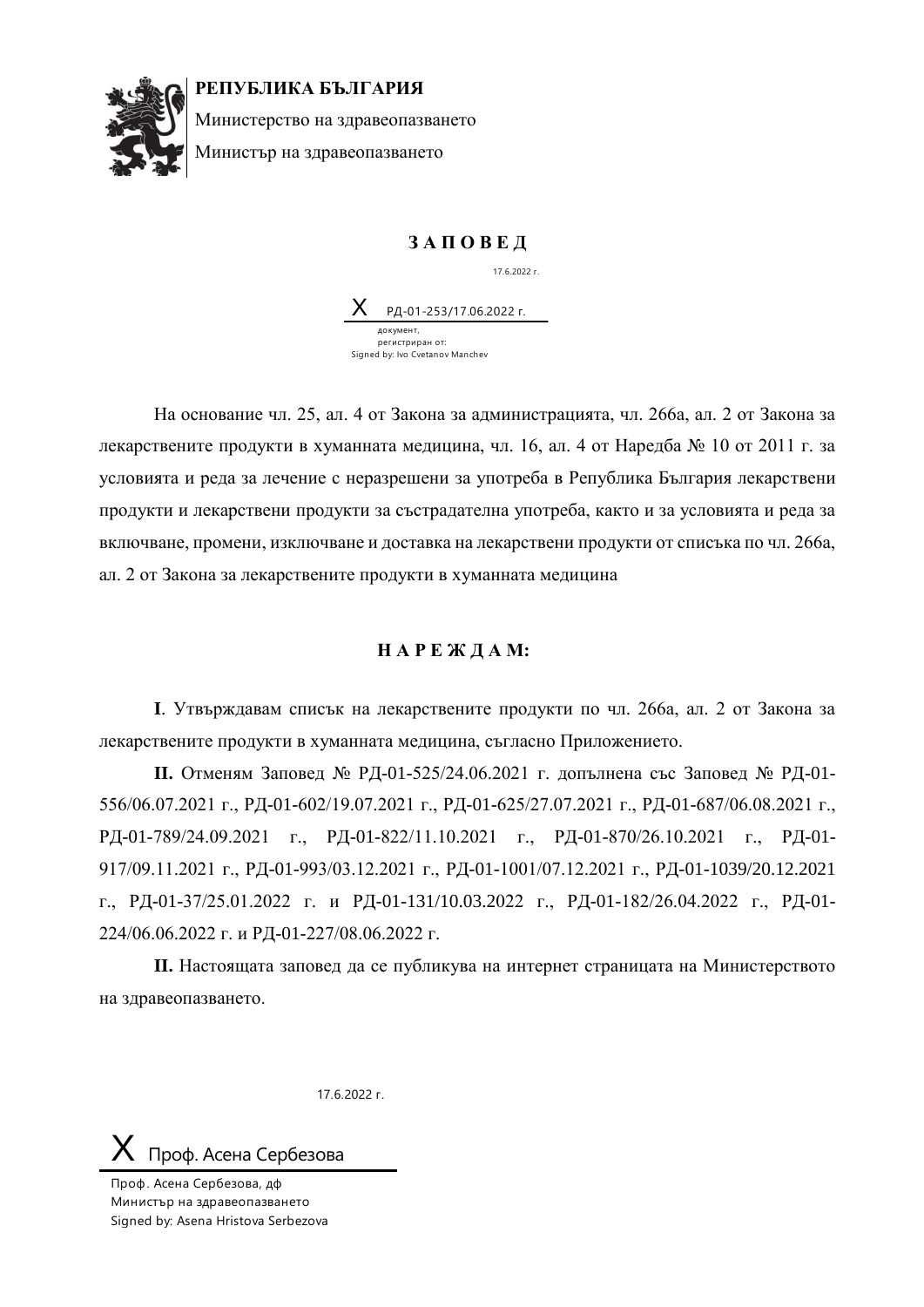## **СПИСЪК**

**на лекарствените продукти по чл. 266а, ал. 2 от Закона за лекарствените продукти в хуманната медицина** 

 **Приложение към Заповед №** 

| $N_2$          | <b>ATC</b>     | <b>INN</b>                                                 | Лекарствена форма и<br>количество на<br>активното вещество                                                                       | МКБ код                                                                             | Допълнителна<br>информация |  |  |
|----------------|----------------|------------------------------------------------------------|----------------------------------------------------------------------------------------------------------------------------------|-------------------------------------------------------------------------------------|----------------------------|--|--|
| $\mathbf{1}$   | L01BB02        | 6-mercaptopurine                                           | 20 mg/ml oral suspension -100 ml                                                                                                 | C91.0                                                                               |                            |  |  |
| 2              | L04AC03        | Anakinra                                                   | $100 \text{ mg}/ 0.67 \text{ ml}$ solution for<br>injectionin pre-filled syringe                                                 | U07.1; J18.9                                                                        |                            |  |  |
| 3              | L01XX27        | Arsenic trioxide                                           | 1mg/ml concentrate for solution<br>for infusion - 10ml                                                                           | C92.4                                                                               |                            |  |  |
| $\overline{4}$ | M03AC04        | Atracurium                                                 | 10 mg/ml solution for<br>injection/infusion - 2.5 ml;<br>10 mg/ml solution for<br>injection/infusion - 5 ml;                     | Съгласно РУ                                                                         |                            |  |  |
| 5              | A16AA06        | Betaine anhydrous                                          | $1$ g oral powder - $180$ g                                                                                                      | E71.2                                                                               |                            |  |  |
| 6              | L01DC01        | Bleomycin                                                  | 15 000 IU powder for solution for<br>injection (Liophylized powder for<br>injection)                                             | C00-C14; C15;<br>C30; C32; C38;<br>C51; C53; C60;<br>C62; C63; C78.2;<br>C78.6; C81 |                            |  |  |
| 7              | <b>N01BB01</b> | Bupivacaine                                                | 5 mg/ml solution for injection-20<br>ml                                                                                          | Съгласно РУ                                                                         |                            |  |  |
| 8              | M05BX05        | Burosumab                                                  | 10 mg/ml solution for injection-<br>1ml;<br>20 mg/ml solution for injection-<br>1ml;<br>30 mg/ml solution for injection-<br>1ml; | E83.3                                                                               |                            |  |  |
| 9              | L01AB01        | <b>Busulfan</b>                                            | 6 mg/ml concentrate for solution<br>for infusion - 10ml                                                                          | Z94.8; C90.0;<br>C91; C92; C93;<br>C81; C82; C83;<br>C84; C85; D46;<br>D47          |                            |  |  |
| 10             | <b>B06AC01</b> | C1 inhibitor<br>(human)<br>c1-inhibitor,<br>plasma derived | Powder and solvent for solution<br>for injection 100 IU/ml- $5$ ml;                                                              | D84.1                                                                               |                            |  |  |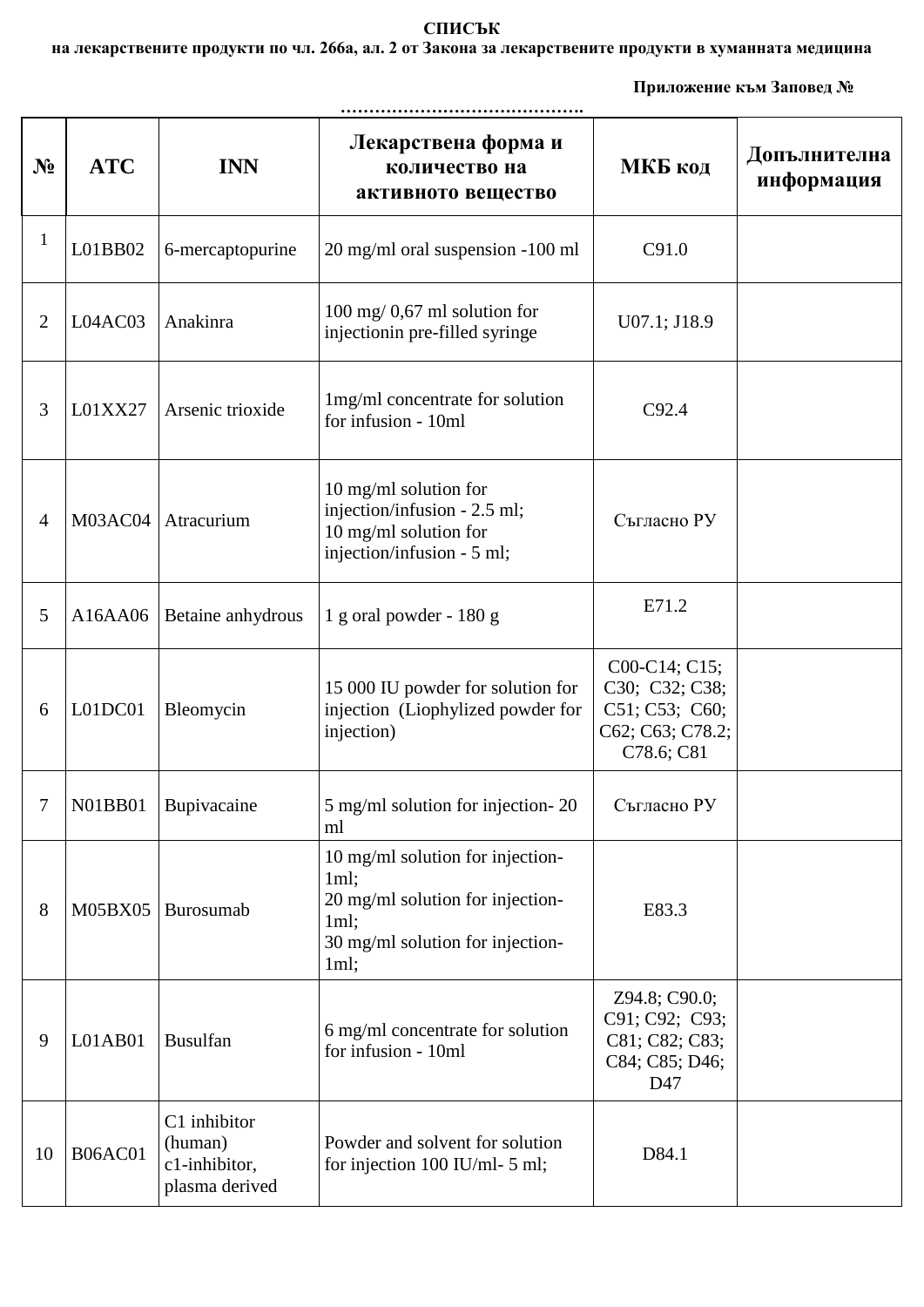| 11 | <b>B06AC01</b>    | C1-esterase<br>inhibitor (human)<br>subcutaneous<br>c1-inhibitor,<br>plasma derived | Powder and solvent for solution<br>for injection 3000 IU;<br>Powder and solvent for solution<br>for injection 2000 IU                                                                                                                                                                                                        | D84.1                                                                                                                               |  |
|----|-------------------|-------------------------------------------------------------------------------------|------------------------------------------------------------------------------------------------------------------------------------------------------------------------------------------------------------------------------------------------------------------------------------------------------------------------------|-------------------------------------------------------------------------------------------------------------------------------------|--|
| 12 | A16AA05           | Carglumic acid                                                                      | 200 mg dispersible tablets                                                                                                                                                                                                                                                                                                   | E71.0, E71.1,<br>E72.2                                                                                                              |  |
| 13 | не е<br>установен | Casirivimab/imdevi<br>mab                                                           | $120$ mg/ml + $120$ mg/ml solution for<br>injection/infusion -11,1 ml<br>(1332mg of casirivimab per 11,1<br>ml and 1332 mg of imdevimab per<br>$11,1$ ml);<br>$300 \text{ mg} + 300 \text{ mg}$ solution for<br>injection/infusion - 2,5 ml (<br>300mg of casirivimab per 2,5<br>ml and 300 mg of imdevimab per<br>$2,5$ ml) | U07.1                                                                                                                               |  |
| 14 | J02AX04           | Caspofungin                                                                         | 50 mg powder for concentrate for<br>solution for infusion;<br>70 mg powder for concentrate for<br>solution for infusion                                                                                                                                                                                                      | B37; B44;                                                                                                                           |  |
| 15 | <b>B02BD11</b>    | Catridecacog -<br>recombinant<br>coagulation factor<br><b>XIII</b>                  | Powder and solvent for solution<br>for injection 2500 IU                                                                                                                                                                                                                                                                     | D68.2                                                                                                                               |  |
| 16 | L01AA01           | Cyclophosphamide                                                                    | 50 mg coated tablets 50 mg                                                                                                                                                                                                                                                                                                   | N0.0-N5.8;<br>N08.2-N08.5;<br>D69.0; M30.2;<br>M31.3;<br>M32.1;M32.8;M<br>33.0; M33.2                                               |  |
| 17 | <b>B01AX01</b>    | Defibrotide                                                                         | 80 mg/ml concentrate for solution<br>for infusion -2,5 ml                                                                                                                                                                                                                                                                    | C81; C82; C83;<br>C84; C85; C90;<br>C91; C92; C93;<br>C94; Z94.8; D46;<br>D47; D56; D57;<br>D60; D61; D69;<br>D71; D72; D81;<br>D82 |  |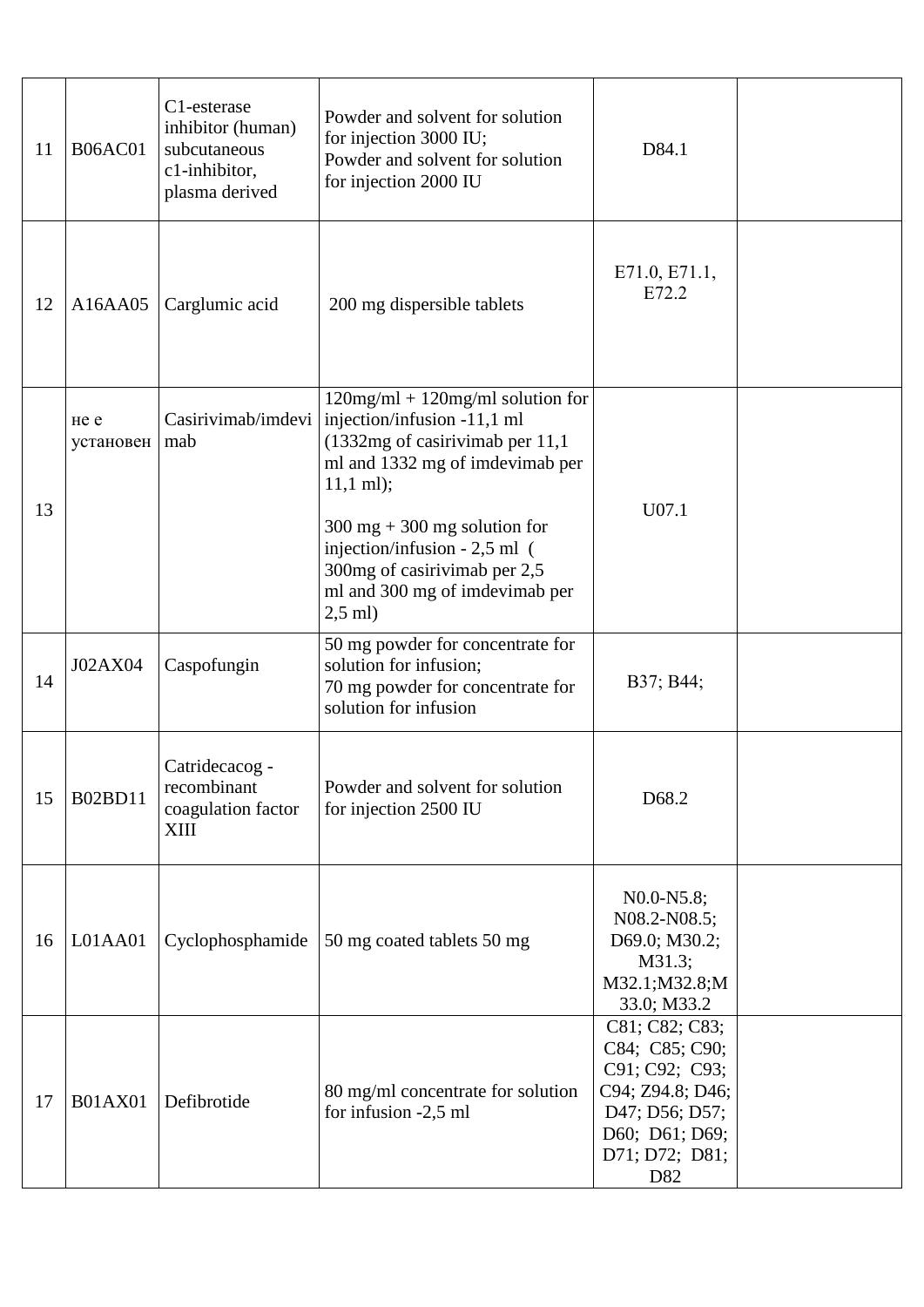| 18 |                | N05CM18 Dexmedetomidine                    | 100 mcg/ml - 2ml concentrate for<br>solution for infusion 100 mcg/ml -<br>2ml;<br>100 mcg/ml concentrate for<br>solution for infusion - 10ml                                                                                          | Съгласно РУ                                                                                          |  |
|----|----------------|--------------------------------------------|---------------------------------------------------------------------------------------------------------------------------------------------------------------------------------------------------------------------------------------|------------------------------------------------------------------------------------------------------|--|
| 19 | L01XC16        | Dinutuximab beta                           | $20 \text{ mg}/4,5 \text{ ml}$ concentrate for<br>solution for infusion                                                                                                                                                               | C76.0-C76.3                                                                                          |  |
| 20 | J01AA02        | Doxycycline                                | 20 mg/ml solution for<br>injection/infusion - 5ml                                                                                                                                                                                     | A00; A01; A06;<br>A07.1;A21; A50-<br>64; A79; A77;<br>A78; A69.2;<br>A70-74; A77.1;<br>A78; J16; L70 |  |
| 21 | L04AA25        | Eculizumab                                 | 300 mg concentrate for solution<br>for infusion 300 mg                                                                                                                                                                                | N0.0-N5.8;<br>N08.2-N08.5;<br>D59.3, M31.1,<br>N <sub>04.5</sub>                                     |  |
| 22 | <b>B01AB05</b> | Enoxaparin                                 | $2000$ IU (20 mg)/0,2 ml solution<br>for injection in pre-filled syring;<br>$6000$ IU $(60$ mg $)/0.6$ ml solution<br>for injection in pre-filled syringes<br>10 000 IU (100 mg)/1 ml solution<br>for injection in pre-filled syringe | $N0.0-N5.8;$<br>N08.2-N08.5                                                                          |  |
| 23 | J05AF10        | Entecavir                                  | 0.05mg/ml oral solution - 210 ml                                                                                                                                                                                                      | B18; B18.1;<br>B16.9;                                                                                |  |
| 24 | <b>B05BA02</b> | Fat emulsions (fish)<br>oil triglycerides) | injectable emulsion10 g/100 ml -<br>50 ml; 100 ml                                                                                                                                                                                     | K90.8, K90.9;<br>K91.2, K91.8;<br>P78.3                                                              |  |
| 25 | N03AX26        | Fenfluramine                               | 2.2 mg/ml Oral solution, 60ml;<br>120ml; 250ml; 360ml                                                                                                                                                                                 | G40.6                                                                                                |  |
| 26 | N03AX26        | Fenfluramine                               | 2.2mg/mL oral solution - 60ml;<br>120ml; 250ml; 360ml                                                                                                                                                                                 | G40.6                                                                                                |  |
| 27 | <b>N01AH01</b> | Fentanyl                                   | 50 mcg/ml solution for injection -<br>$2 \text{ ml}$ ;<br>50 mcg/ml solution for injection -<br>10 <sub>ml</sub>                                                                                                                      | Съгласно РУ                                                                                          |  |
| 28 | A07AA12        | Fidaxomicin                                | 200 mg film-coated tablets                                                                                                                                                                                                            | A04.7                                                                                                |  |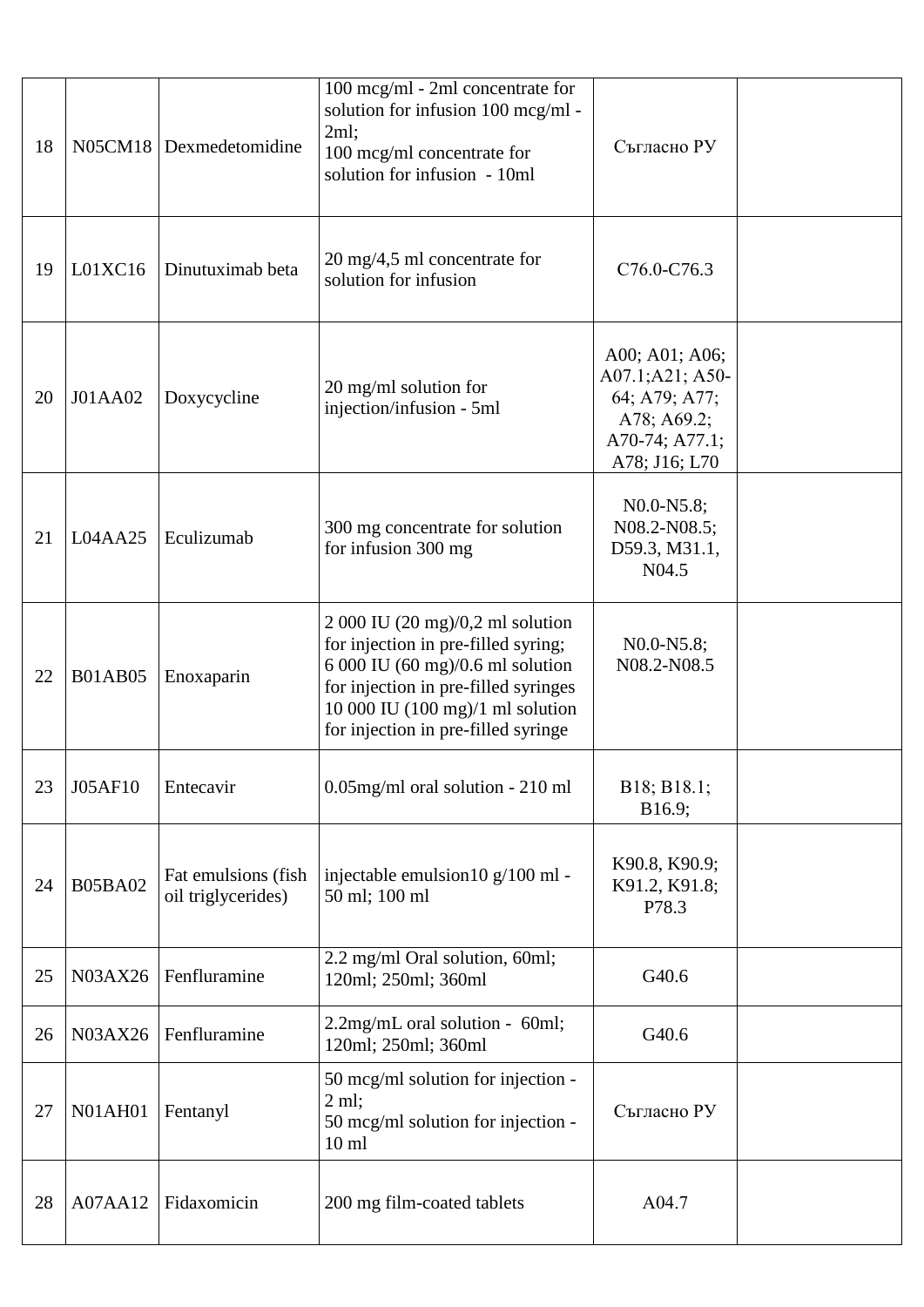| 29 | S01JA01 | Fluorescein                                                                                                                 | 100mg/ml solution for injection - 5<br>ml;                                                                                               | H30-H36                                                                                                                                                                                                 |  |
|----|---------|-----------------------------------------------------------------------------------------------------------------------------|------------------------------------------------------------------------------------------------------------------------------------------|---------------------------------------------------------------------------------------------------------------------------------------------------------------------------------------------------------|--|
| 30 | J05AB06 | Ganciclovir                                                                                                                 | 500 mg powder for concentrate for<br>solution for infusion                                                                               | B25.1; A87;<br>P35.1; Z94.4                                                                                                                                                                             |  |
| 31 | C02AC02 | Guanfacine<br>hydrochloride                                                                                                 | 1 mg prolonged-release tablets;<br>2 mg prolonged-release tablets;<br>3 mg prolonged-release tablets;<br>4 mg prolonged-release tablets; | E76.2                                                                                                                                                                                                   |  |
| 32 | H04AA01 | Glucagon                                                                                                                    | 3 mg nasal powder                                                                                                                        | E10.2; E10.3;<br>E10.4;E10.5;<br>E10.7; E10.9                                                                                                                                                           |  |
| 33 | J06BA02 | Human normal<br>immunoglobulin<br>for intravascular<br>use<br>(immunoglobulins,<br>normal human, for<br>intravascular adm.) | 100 mg/ml solution for infusion -<br>10 ml; 20 ml; 25 ml; 50 ml; 100 ml                                                                  | A02; A03; A04;<br>A05; A 08; A09;<br>A86.0; A86.0;<br>A39.1; G00.2;<br>G00.3; G00.0;<br>G01;<br>N0.0-N5.8;<br>N08.2-N08.5;<br>D69.0; M08.2;<br>M30.3; M32.1;<br>M32.8; M33.0;<br>M33.2; M34.0;<br>M35.8 |  |
| 34 | H02AB09 | Hydrocortisone                                                                                                              | 2 mg granules in capsules for<br>opening                                                                                                 | E23.0; E25.0;<br>E27.1; 27.2;<br>E27.3 E27.4;<br>E31                                                                                                                                                    |  |
| 35 | H02AB09 | Hydrocortisone                                                                                                              | 100 mg powder for solution for<br>injection/infusion                                                                                     | E23.0; E25.0;<br>E27.1; E27.2;<br>E27.3; E27.4;                                                                                                                                                         |  |
| 36 | H02AB09 | Hydrocortisone                                                                                                              | 5 mg modified-release tablets                                                                                                            | E23.0; E25.0;<br>E25.8, E27.1,<br>E27.2, E27.3,<br>E27.4;                                                                                                                                               |  |
| 37 | C01EB16 | Ibuprofen                                                                                                                   | 5 mg/ml solution for injection - 2<br>ml                                                                                                 | Q25.0                                                                                                                                                                                                   |  |
| 38 | N06BX13 | Idebenone                                                                                                                   | 150mg film-coated tablets                                                                                                                | H47.0                                                                                                                                                                                                   |  |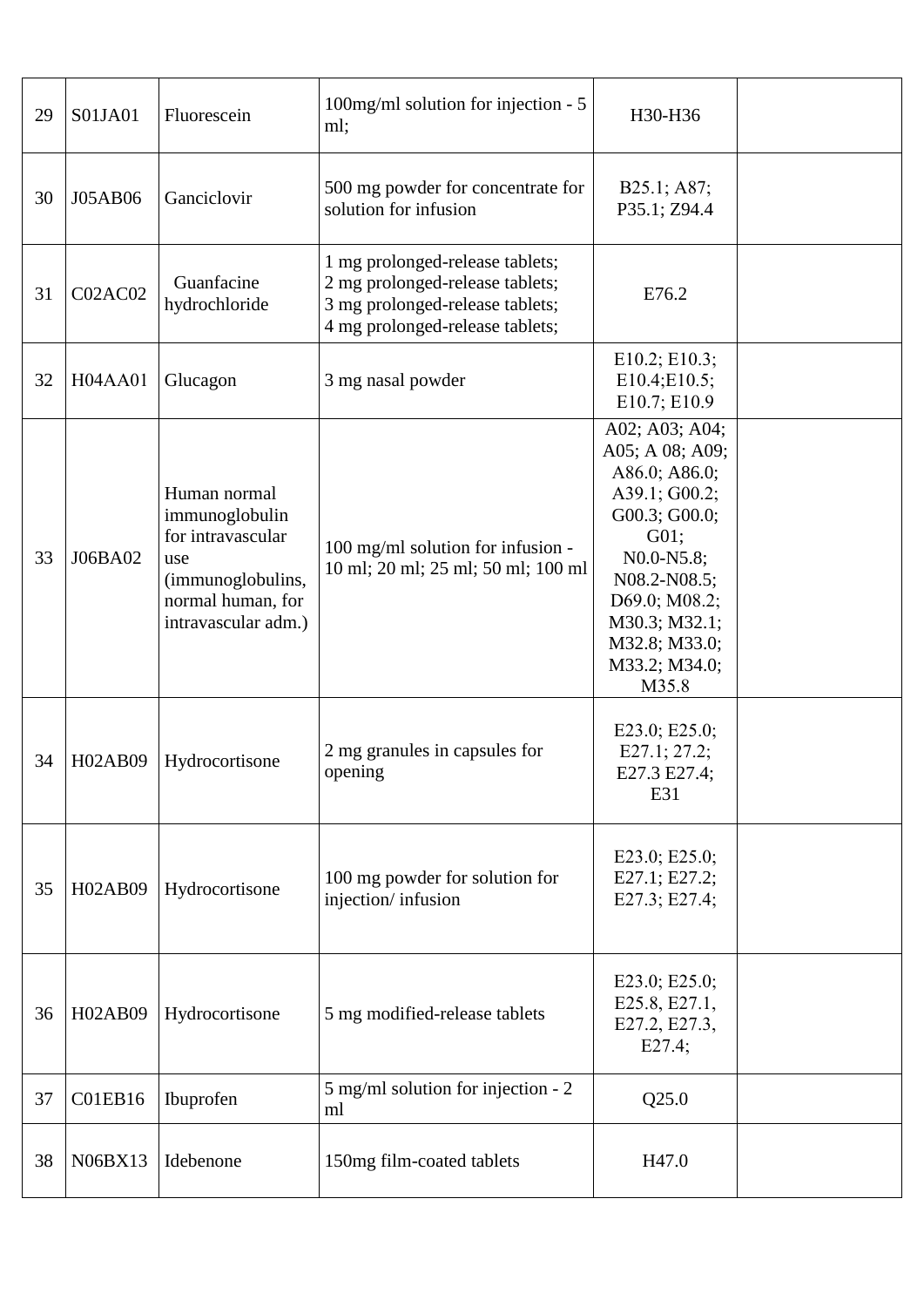| 39 | J06BA01 | Immunoglobulins,<br>normal human, for<br>extravascular adm<br>(Human normal<br>immunoglobulin<br>(SCIg)   | $200 \text{ mg/ml}$ solution for<br>subcutaneous injection - 5ml; 10<br>ml; 20 ml; 50 ml<br>$200$ mg/ml solution for<br>subcutaneous injection in pre-filled<br>syringe $-5$ ml; 10; ml; 20 ml | A02; A03; A04;<br>A05; A 08; A09;<br>A86.0; A86.0;<br>A39.1; B15;<br>B16; B17; B19;<br>G00.2; G00.3;<br>G00.0;<br>G01;N0.0-N5.8;<br>N08.2-N08.5                            |  |
|----|---------|-----------------------------------------------------------------------------------------------------------|------------------------------------------------------------------------------------------------------------------------------------------------------------------------------------------------|----------------------------------------------------------------------------------------------------------------------------------------------------------------------------|--|
| 40 | J06BA01 | Immunoglobulins,<br>normal human, for<br>extravascular adm.<br>(Human normal<br>immunoglobulin<br>(IVIg)) | 100mg/ml solution for infusion for<br>subcutaneous use - 10ml; 100 ml                                                                                                                          | A02; A03; A04;<br>A05; A 08; A09;<br>A86.0; A 86.0;<br>A39.1; B15;<br>B16;B17; B19;<br>G00.2; G00.3;<br>G00.0; G01;<br>N <sub>0.0</sub> -N <sub>5.8</sub> ;<br>N08.2-N08.5 |  |
| 41 | J06BA02 | Immunoglobulins,<br>normal human, for<br>intravascular adm.<br>(Human normal<br>immunoglobulin<br>(IVIg)) | $50$ mg/ml solution for infusion -<br>10 ml; 20 ml; 50 ml; 100 ml                                                                                                                              | A02; A03; A04;<br>N0.0-N5.8;<br>N08.2-N08.5                                                                                                                                |  |
| 42 | L03AB05 | Interferon alfa -2b                                                                                       | 3 000 000 IU/0,5 ml solution for<br>injection/infusion s.c use                                                                                                                                 | B18.1; B18.0;                                                                                                                                                              |  |
| 43 | R07AX03 | Ivacaftor                                                                                                 | 50 mg granules in sachet;<br>75 mg granules in sachet                                                                                                                                          | E84.1; E84.9                                                                                                                                                               |  |
| 44 | L01EX12 | Larotrectinib                                                                                             | 20 mg/ml oral solution, 100ml                                                                                                                                                                  | C07; C08; C34;<br>C18; C20; C22;<br>C43; C25; C40-<br>C41; C49; C64;<br>C50; C70-C73;<br>C76.2; C80                                                                        |  |
| 45 | L01XX02 | L-asparaginase                                                                                            | 10000 IU powder for solution for<br>injection/infusion                                                                                                                                         | C91.0; C83.7;<br>C76.0-C76.3                                                                                                                                               |  |
| 46 | J05AX18 | Letermovir                                                                                                | Solution for injection 480 mg/24<br>ml.                                                                                                                                                        | <b>B25</b>                                                                                                                                                                 |  |
| 47 | C01CX08 | Levosimendan                                                                                              | 2,5 mg/ml concentrate for solution<br>for infusion - 5 ml                                                                                                                                      | I50; I50.0; I50.1;<br>I50.9                                                                                                                                                |  |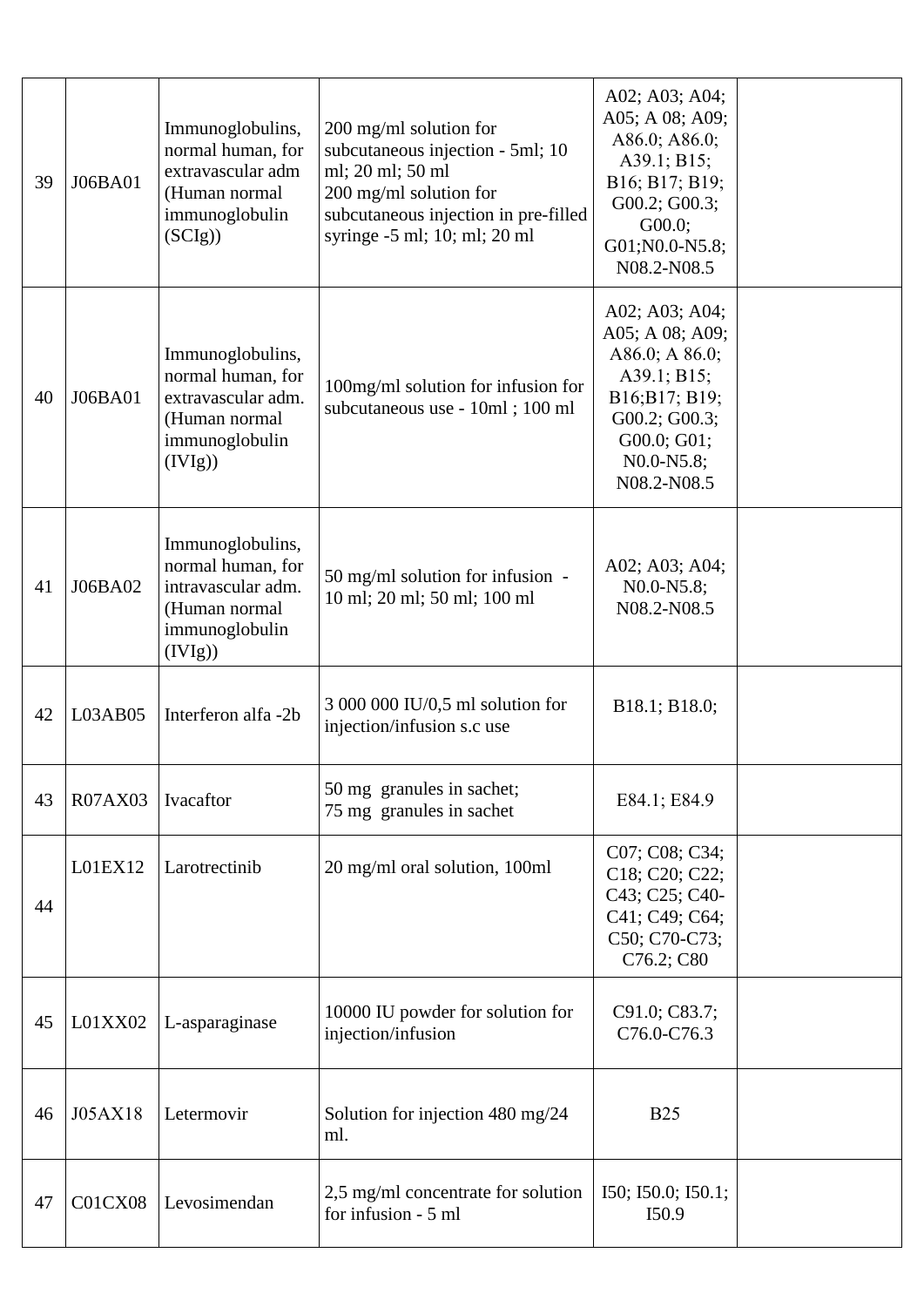| 48 | N05BA06        | Lorazepam                                      | 4mg/ml solution for<br>injection/infusion                                                                                                                                                     | G40.6, G41.0                                                                                                                                                                                                                                             |  |
|----|----------------|------------------------------------------------|-----------------------------------------------------------------------------------------------------------------------------------------------------------------------------------------------|----------------------------------------------------------------------------------------------------------------------------------------------------------------------------------------------------------------------------------------------------------|--|
| 49 | A16AX18        | Lumasiran                                      | 94,5 mg/0,5 ml solution for<br>injection                                                                                                                                                      | E72.53;                                                                                                                                                                                                                                                  |  |
| 50 | L01AA03        | Melphalan                                      | 50 mg powder and solvent for<br>concentrate for solution for<br>injection/infusion                                                                                                            | E85; C56; Z94.8;<br>C90.0                                                                                                                                                                                                                                |  |
| 51 | L01AA03        | Melphalan                                      | 50 mg powder and solvent for<br>concentrate for solution for<br>injection/infusion                                                                                                            | E85; C56; Z94.8;<br>C90.0                                                                                                                                                                                                                                |  |
| 52 | A16AA07        | Metreleptin                                    | 5,8 mg powder for solution for<br>injections                                                                                                                                                  | E88.1                                                                                                                                                                                                                                                    |  |
| 53 | C01BB02        | Mexiletine                                     | 167 mg hard capsules 167 mg x<br>30; 50; 100; 200                                                                                                                                             | I47.2; I49.3;<br>I45.81                                                                                                                                                                                                                                  |  |
| 54 | <b>N05CD08</b> | Midazolam                                      | 1mg/1ml solution for<br>injection/infusion - 5ml;10 ml; 25<br>ml; 50 ml; 100 ml;<br>2mg/ml solution for injection/<br>infusion - 50 ml;<br>5mg/ml solution for injection/<br>infusion - 10 ml | Съгласно РУ                                                                                                                                                                                                                                              |  |
| 55 | L04AA06        | Mycophenolic<br>acid/mycophenolat<br>e mofetil | 500 mg powder for concentrate for<br>solution for infusion                                                                                                                                    | Z94.0; T86.1;<br>Z94.4; T86.4;<br>Z94.1; T86.2;<br>Z94.8; K75.4;<br>N0.0-N05.8;<br>N08.2-N08.5;<br>D61.3; C81;<br>C82; C83; C84;<br>C85; C90; C91;<br>C92; C93; C94;<br>D46; D47; D56;<br>D57; D60; D61;<br>D69; D71; D72;<br>D81; D82;<br>M32.1; M32.8; |  |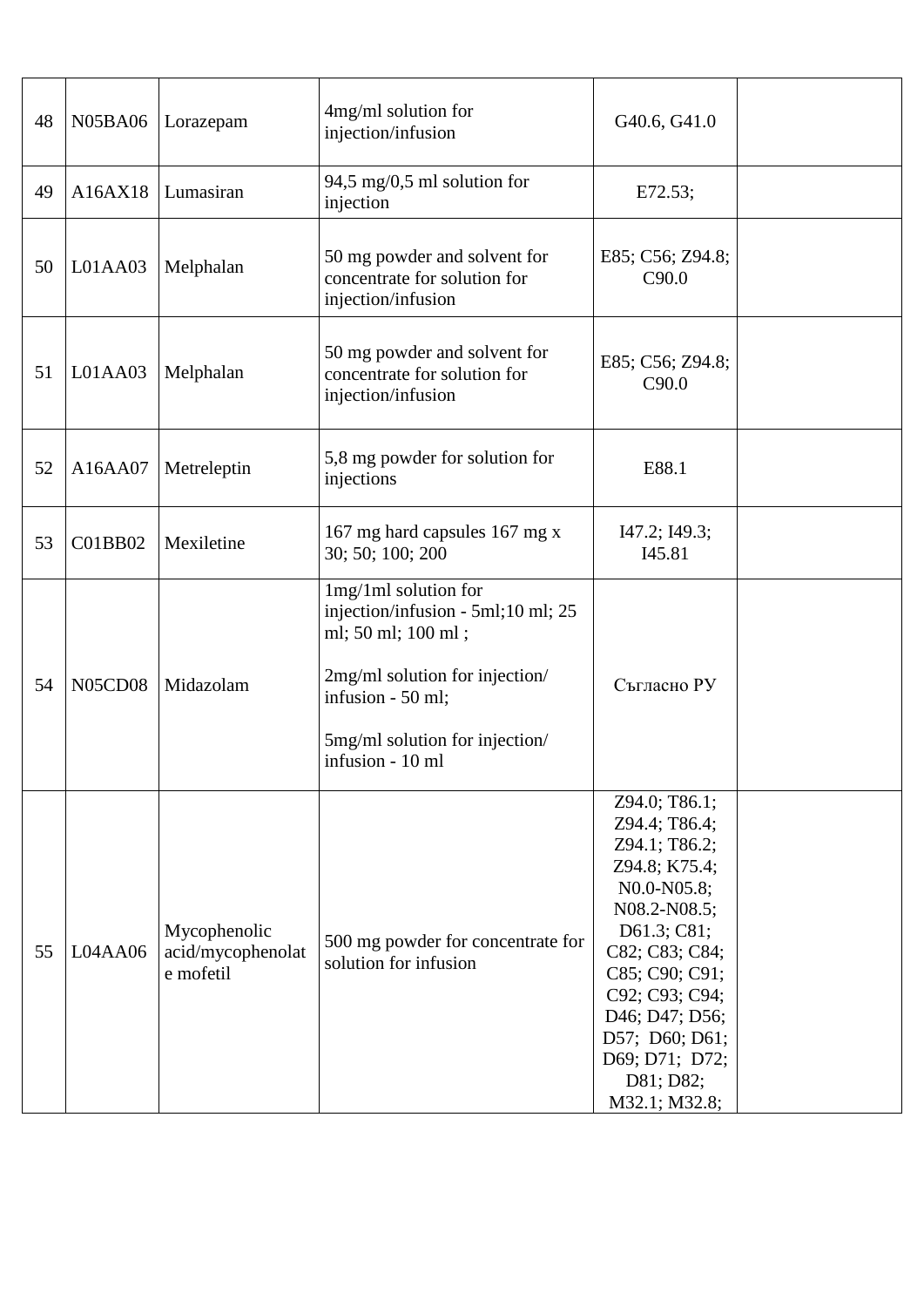| 56 | L04AA06 | Mycophenolic<br>acid/mycophenolat<br>e mofetil | 1 g/5 ml powder for oral<br>suspension                                                                                                                                        | Z94.0; T86.1;<br>Z94.4; T86.4;<br>Z94.1; T86.2;<br>Z94.8; N00.0-<br>N5.8; N08.2-<br>N08.5; D61.3;<br>C81; C82; C83;<br>C84; C85; C90;<br>C91; C92; C93;<br>C94; D46; D47;<br>D56; D57; D60;<br>D61; D69; D71;<br>D72; D81; D82;<br>M32.1; M32.8; |                                                                                                                                                                                                                                                                                                                                  |
|----|---------|------------------------------------------------|-------------------------------------------------------------------------------------------------------------------------------------------------------------------------------|--------------------------------------------------------------------------------------------------------------------------------------------------------------------------------------------------------------------------------------------------|----------------------------------------------------------------------------------------------------------------------------------------------------------------------------------------------------------------------------------------------------------------------------------------------------------------------------------|
| 57 | A16AX04 | Nitisinone                                     | 4 mg/ml oral suspension- 90 ml                                                                                                                                                | E70.2                                                                                                                                                                                                                                            |                                                                                                                                                                                                                                                                                                                                  |
| 58 | C01CA03 | Norepinephrine                                 | 1 mg/ml concentrate for solution<br>for infusion -1ml;<br>1 mg/ml concentrate for solution<br>for infusion -5 ml;<br>1 mg/ml concentrate for solution<br>for infusion -10 ml; | Съгласно РУ                                                                                                                                                                                                                                      |                                                                                                                                                                                                                                                                                                                                  |
| 59 | A05AX05 | Odevixibat                                     | 200 μg hard capsules x 30;<br>400 µg hard capsules x 30;<br>600 µg hard capsules x 30;<br>1200 µg hard capsules x 30                                                          | K76.8; Q44.7;<br>Q44.2                                                                                                                                                                                                                           |                                                                                                                                                                                                                                                                                                                                  |
| 60 | M09AX09 | Onasemnogene<br>abeparvovec                    | $2 \times 10^{13}$ vector genomes/ml solution<br>for infusion vial $5.5$ ml + vial 8.3<br>ml                                                                                  | G12.0; G12.1;                                                                                                                                                                                                                                    | За лечение на: -<br>пациенти с 5q<br>спинална мускулна<br>атрофия(СМА) с<br>биалелна мутация<br>в гена SMN1 и<br>клкинична<br>диагноза за СМА<br>тип 1, или -<br>пациенти с 5q<br>СМА с биалелна<br>мутация в гена<br>SMN1 и до 3 копия<br>на гена SMN2.<br>Индикациите са<br>ограничени за<br>пациенти до 2<br>годишна възраст. |
| 61 | N07XX11 | Pitolisant                                     | 4.5 mg film-coated tablets x 30<br>tablets                                                                                                                                    | G47.4                                                                                                                                                                                                                                            |                                                                                                                                                                                                                                                                                                                                  |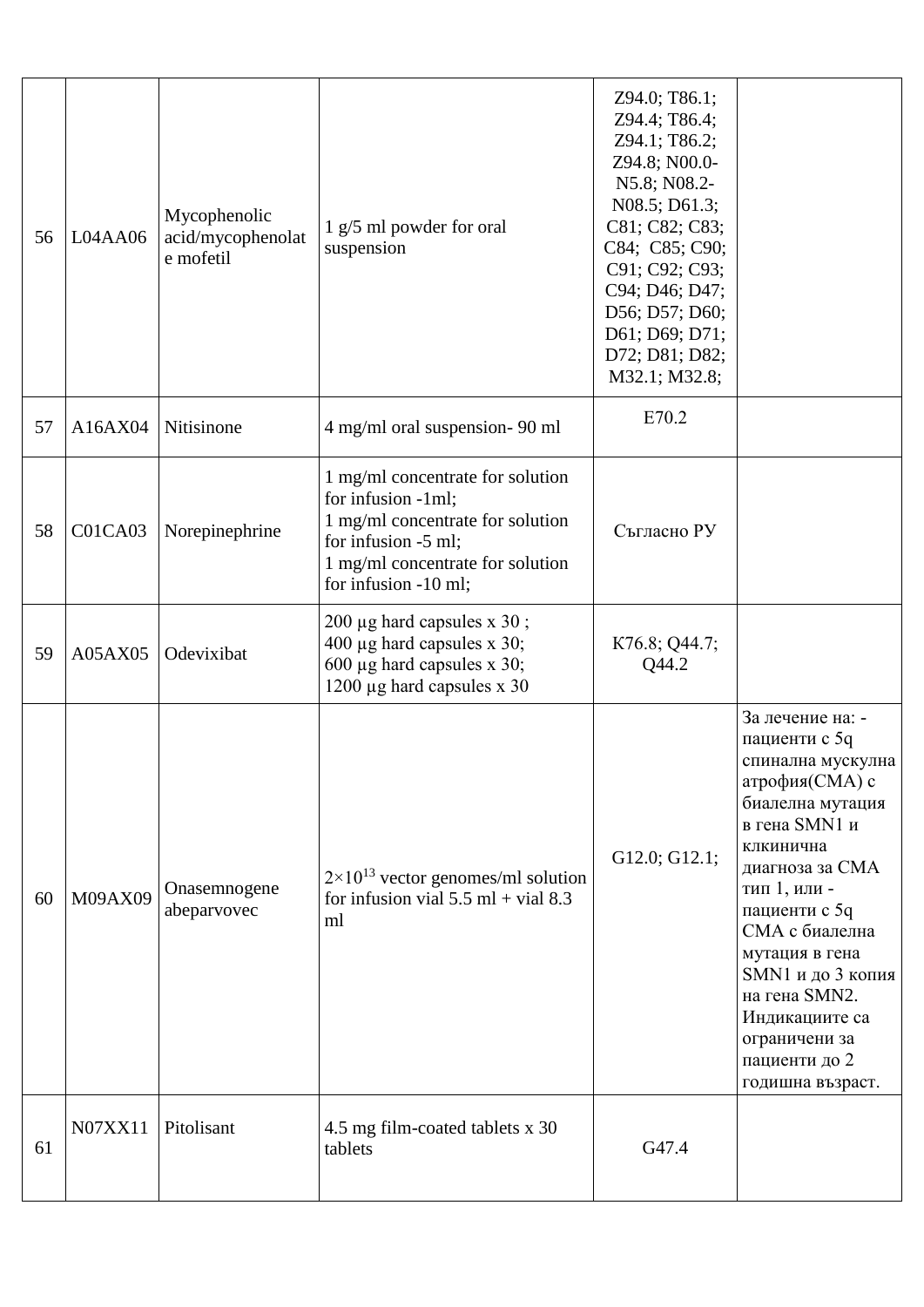| 62 | J02AC04                      | Posaconazol                                          | 40 mg/ml oral suspension                                                     | B37;B38;B39;<br>B40;B41;B44;<br>B45; B46; B48.7;<br>B48.8 |  |
|----|------------------------------|------------------------------------------------------|------------------------------------------------------------------------------|-----------------------------------------------------------|--|
| 63 | A12BA30                      | Potassium<br>citrate/Potassium<br>hydrogen carbonate | 8 mEq prolonged-release<br>granules;<br>24 mEq prolonged-release<br>granules | N15.8                                                     |  |
| 64 | <b>S01LA04</b>               | Ranibizumab                                          | 10 mg/ml solution for injection                                              | H35.3; H36.0;<br>H34.8; H44.2                             |  |
| 65 | все още<br>He e<br>определен | Regdanvimab                                          | 60 mg/ml concentrate for<br>solution for infusion - 16ml                     | U07.1                                                     |  |
| 66 | J05AB16                      | Remdesevir                                           | 100 mg powder for concentrate for<br>solution for infusion 100 mg;           | U07.1                                                     |  |
| 67 | M03AC09                      | Rocuronium<br>bromide                                | 10 mg/ml solution for injection/<br>infusion - 5 ml; 10ml; 20 ml             | Съгласно РУ                                               |  |
| 68 | V10BX02                      | Samarium(153Sm)<br>lexidronam<br>pentasodium         | 1.3 GBq/ml solution for injection                                            | Съгласно РУ                                               |  |
| 69 | A16AB14                      | Sebelipase alfa                                      | 2 mg/ml concentrate for solution<br>for infusion                             | E75.5                                                     |  |
| 70 | L01EX22                      | Selpercatinib                                        | 40 mg hard capsules x 56;<br>80 mg hard capsules x 56                        | C34; C73                                                  |  |
| 71 | N07XX04                      | Sodium oxybate                                       | 500 mg/ml oral solution-180ml                                                | G47.4;                                                    |  |
| 72 | N03AX17                      | Stiripentol                                          | 250 mg hartd capsules                                                        | G40.6                                                     |  |
| 73 | <b>N07XX08</b>               | Tafamidis                                            | 61 mg soft capsules                                                          | E85.2; E85.4;<br>E85.8                                    |  |
| 74 | V09GA01                      | Techenitium<br>(99mTc) sestambi                      | 1 mg kit for radiopharmaceuticals<br>preparation                             | I20; D35.1;<br>C75.0; C50                                 |  |